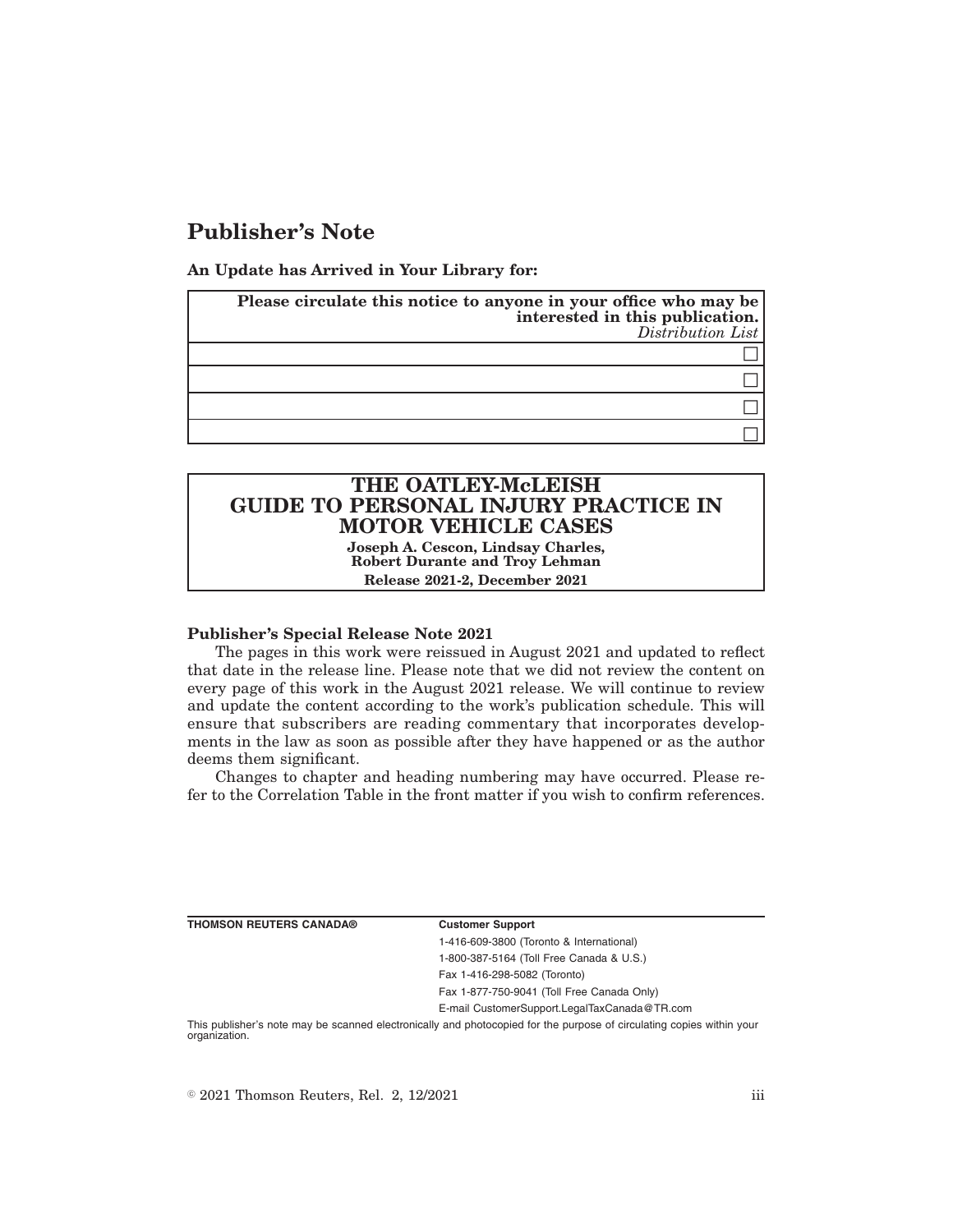This service provides the essential step-by-step guidance to effectively manage the complexities of Ontario's no-fault insurance system. There are over one hundred chapters providing everything you need including: interviewing the client; taking control of the case; investigating liability; commencing the action and formulating liability and damages; preparing your client for discovery; the examination for discovery of the plaintiff; preparing for trial; accident benefits in Ontario; negotiation and settlement; and opening and closing statements. Expert tips and techniques help you gain the knowledge and confidence you need to address all your client's personal injury concerns. This service also provides a quantum table which assists in assessing what your claim is worth and easy-to-customize sample letters and forms, case law dealing with the interpretation of the legislation, and appendices.

#### **What's New in this Update**

This release features the addition of new articles to the service

#### **Highlights**

The following chapters have been added to the service:

**Chapter 1A — Limitations Law Updates in MVA Tort Litigation —** Jayashree Goswami, Intact Insurance Company

**Chapter 33A — OPCF44R – How Does the Family Protection Endorsement Work for Underinsured Motorist Coverage? —** Penny Georgoudis and Francesca D'Aquila-Kelly, Beard Winter LLP

**Chapter 33B — Void No More: A Case Comment on** *Merino v. ING* **—** Douglas Wallace, C.S., Wallace Smith LLP

**Chapter 63A — The New Era of Crown Liability: Crown Liability and Proceedings Act Replaces Proceedings Against the Crown Act —** Pino Cianfarani, C.S., and Jacqueline Palef Lerners LLP

**Chapter 68A — Consent to Possess a Vehicle / The Significance of the** *Rankin's Garage & Sales v. J.J. et al.* **2018 SCC 19 —** Jiku Elamathail, Benson Percival Brown LLP

**Chapter 83A — An Evolving Duty of Care: Cannabis Legalization & 2019 Changes to Smart Serve —** Daniel Reisler, C.S.

**Chapter 104A — Simplified Procedure Rule 76 Changes: Time to Put on** Your Gown! — Anandi Naipaul, Ross & McBride LLP

**Chapter 104B — A Practical Guide to Defending R.76 Simplified Procedure Claims —** Rabeena Mussalin, Thompson, Tooze, McLean & Elkin

**Chapter 124A — Offers to Settle in Motor Vehicle Cases: What Is a Rule 49 Offer? —** Christine Sesek and Meghan Hull Jacquin, Howie Sacks & Henry LLP